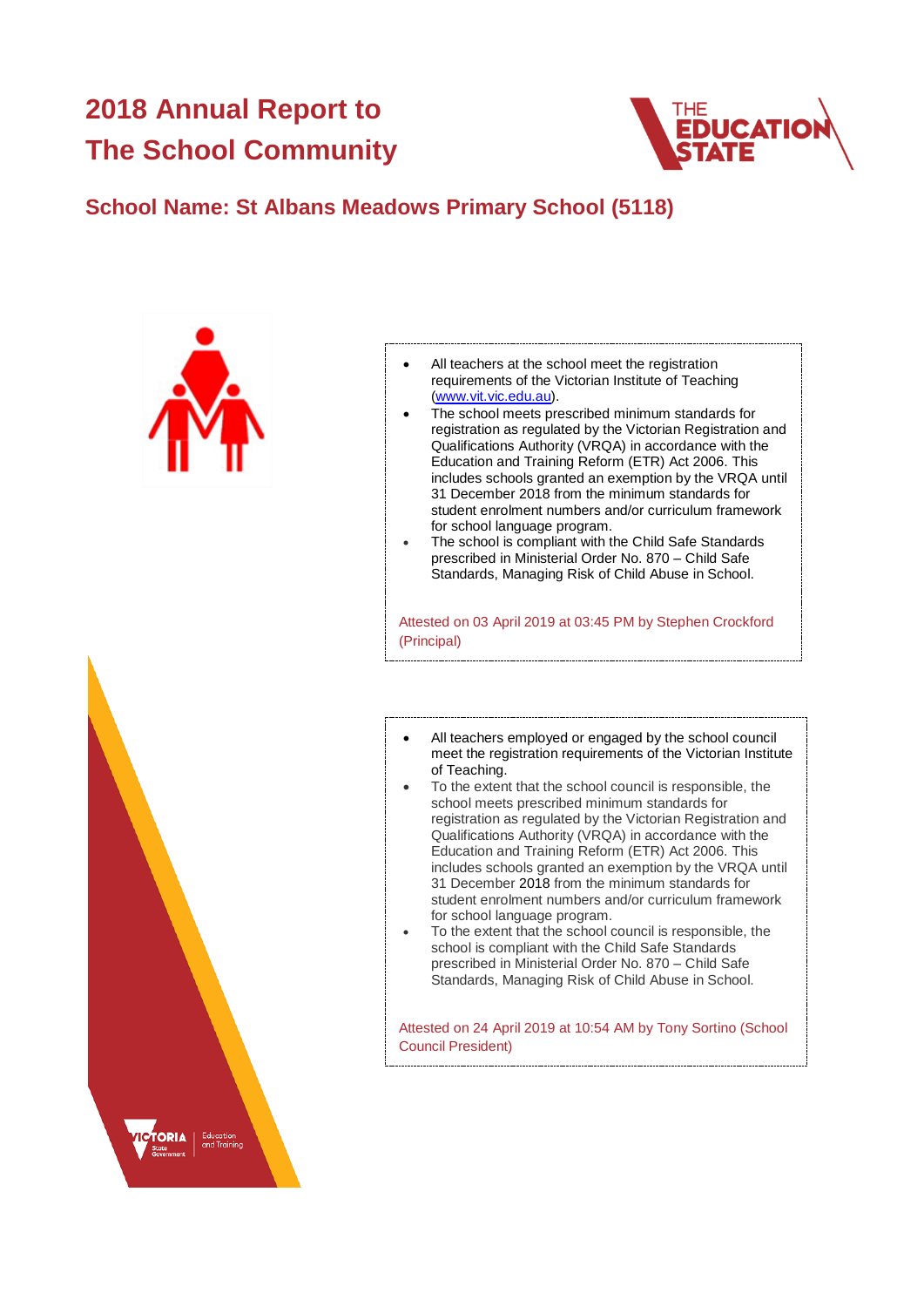# **About Our School**

# **School context**

St Albans Meadows P.S.is a Foundation to Grade 6 school with 455 children across 20 grades in the South Western Victoria Region. The school is classified as being low socio-economically, having a highly multicultural community and having 62% of its students with English as an additional language. The school prides itself on being innovative and setting high expectations for all students, whilst providing a supportive environment that enhances learning and personal growth. The staffing profile consists of 33.48 EFT teachers, 17.8 EFT Education Support Staff, 0.7 psychologist, 0.4 speech pathology, 0.2 occupational therapist and 0.3 ICT technician. Within its staff provisioning, the school has a Literacy coach, a Numeracy coach, a Science coach, a Kitchen Garden coach, a Performing Arts teacher, A Visual Arts teacher, a Library teacher, a Lote/Italian teacher, an Oral language teacher, an English as an additional language teacher and a Literature Extension teacher. The 2018 Parent Opinion Survey showed 84% of parents expressed positive satisfaction with the school ( 84% for similar schools and 82% for State average ), whilst the 2018 Staff Opinion Survey showed 82% of staff endorsed the School Climate ( 68% for similar schools and 74% for State average ). Teacher judgements across F to 6 exceeded 90% achievement in English and Maths.

At St Albans Meadows Primary School we aim to identify and develop every child's strength(s), and where necessary, address any challenges. Student wellbeing continues to underpin our everyday operation.

# **Framework for Improving Student Outcomes (FISO)**

Building Practice Excellence by: building teacher capacity via sustained quality professional learning in knowledge of curriculum content, pedagogical knowledge and data literacy.

 extending moderating students' work through collaborative practices, peer observation and professional development in the moderation of standards against the Victorian Curriculum.

 continuing to develop differentiation and documentation of curriculum and assessment to ensure that all students make the expected growth.

Our Literacy, Numeracy and Science coaches have continued to professionally develop staff to ensure key improvement strategies are being addressed. Numeracy coaching has successfully embedded The Learning Framework In Number program from Prep to Grade 5.

Teachers are analysing student data to reflect and review the impact of their practice. They also identify the learning needs of students to adopt differentiated pedagogical practices that best meet their learning needs.

Setting Expectations and Promoting Inclusion by: exploring a broad range of learning opportunities and styles to sustain high levels of student connectivity to school and their learning.

Implementing processes to decrease parent choice and

unexplained student absences across the school.

There was an improved understanding by teachers of the need to use data to determine what and how children learn.

The vigilance of the attendance officer resulted in a decrease in the number of absences of students.

## **Achievement**

The school has performed favourably in the Government Schools Performance Summary in comparison with other schools.

Similar results were achieved in the following:

\* Naplan Year 5 : Reading

 Reading 2015 - 2018 ( 4 year average ) **Numeracy** Numeracy 2015 - 2018 ( 4 year average )

\* Student Absences 2015 - 2018 ( 4 year average )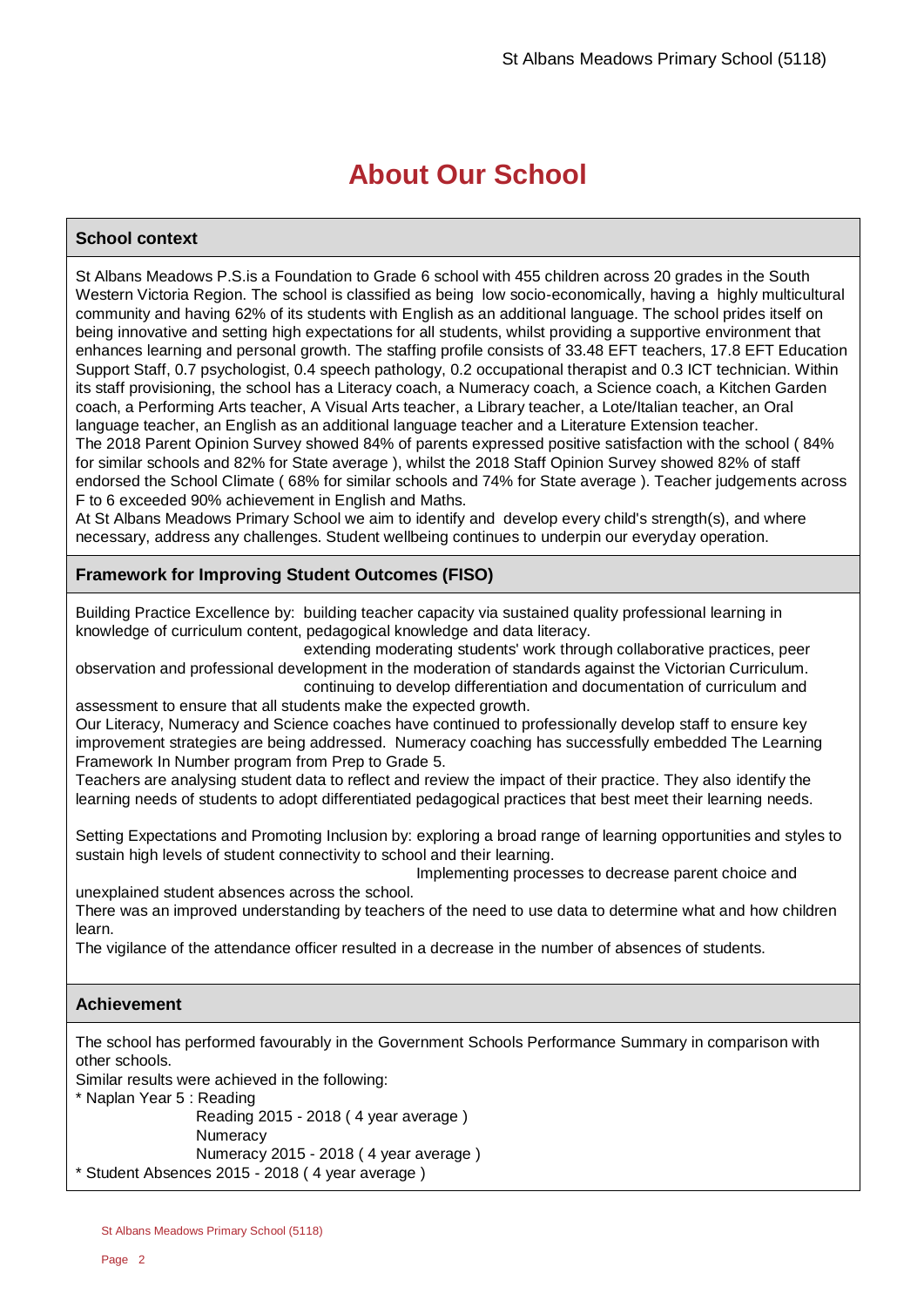```
* Students Attitude to school : Connectedness 2018
```

```
 Connectedness 2017 -2018 ( 2 year average )
```

```
 Management of bullying 2017 - 2018 ( 2 year average )
```
Higher results were achieved in the following:

\* Naplan Year 3 : Reading

Reading 2015 - 2018 ( 4 year average )

**Numeracy** 

Numeracy 2015 -2018 ( 4 year average )

\* Teacher Judgement P-6 : English and Mathematics

\* Student Absences 2018

\* Student Attitudes to school : Management of bullying 2018

# **Engagement**

The school's goal of enabling all students to be highly motivated, engaged and connected to their learning and broader school life has seen our 2018 average student absence drop to 14.1 days per student, which is a four year low. We had 25% of students with 20 days or more absence compared to 30% for similar schools. The school Attendance Officer was vigilant in communicating with parents of absent children and this had a positive influence on improving school attendance. The school continued to engage students through its clubs programs and the range of extracurricular programs made available. These include : Performing Arts, Physical Education, Visual Arts, library, Lote/Italian, Kitchen Garden ( 4-6 ), Science (F-6 ), Reading and Maths Intervention, Literature extension, Oral language, English as an Additional Language, Offsite Camping and Private Music lessons. After school dance classes were available and children had the opportunity to join the school choir, band and dance group.

The school continued to reach out to every child to discover and develop their "gift".

# **Wellbeing**

In 2018 the school aimed to maintain the physical, emotional and educational preconditions for a safe and inclusive learning environment. The school placed increased emphasis on establishing and maintaining its physical environment through the implementation of a major maintenance program, and the introduction of an environmental warriors program, an initiative led by the Junior School Council. The Childrens' Attitudes to School Surveys showed an average of 94% approval in the areas of Motivation and Interest, Resilience, Self Regulation and Goal Setting, Sense of Confidence and Attendance.

The Wellbeing Department, under the leadership of an Assistant Principal, continues to offer outstanding provisioning of services and programs, ensuring inclusion and success for all students. The school has access to its own psychologist, the network psychologist, its own speech therapist, a speech teacher, its own occupational therapist, a vast number of education support staff and also liaises with external agencies where appropriate. Student leadership continues to be strongly promoted and developed, and an increasing focus on student voice has been flagged for 2019.

# **Financial performance and position**

An annual surplus was achieved due to the following salary commitment reductions : ongoing staff reducing full time work allocation to part time, staff resigning/retiring and not being replaced, senior staff member taking family leave and being replaced by a graduate, staff being on long term leave.

Although there was a slight enrolment growth, there was a significant reduction in revenue compared to 2017 : Government Grants from Commonwealth and State were reduced by approx. \$16000 and Equity funding unexpectedly reduced by \$117,000.

There was a reduction in expenditure in consumables compared to 2017 by \$23,500, and communication costs by\$16,500. Property and equipment services reduced by approx. \$40,000 with the change to the cleaning schedule.

Whilst the school was able to adjust and absorb the reduction in revenue, it finished with approx. \$50,000 less in total funds available compared to 2017.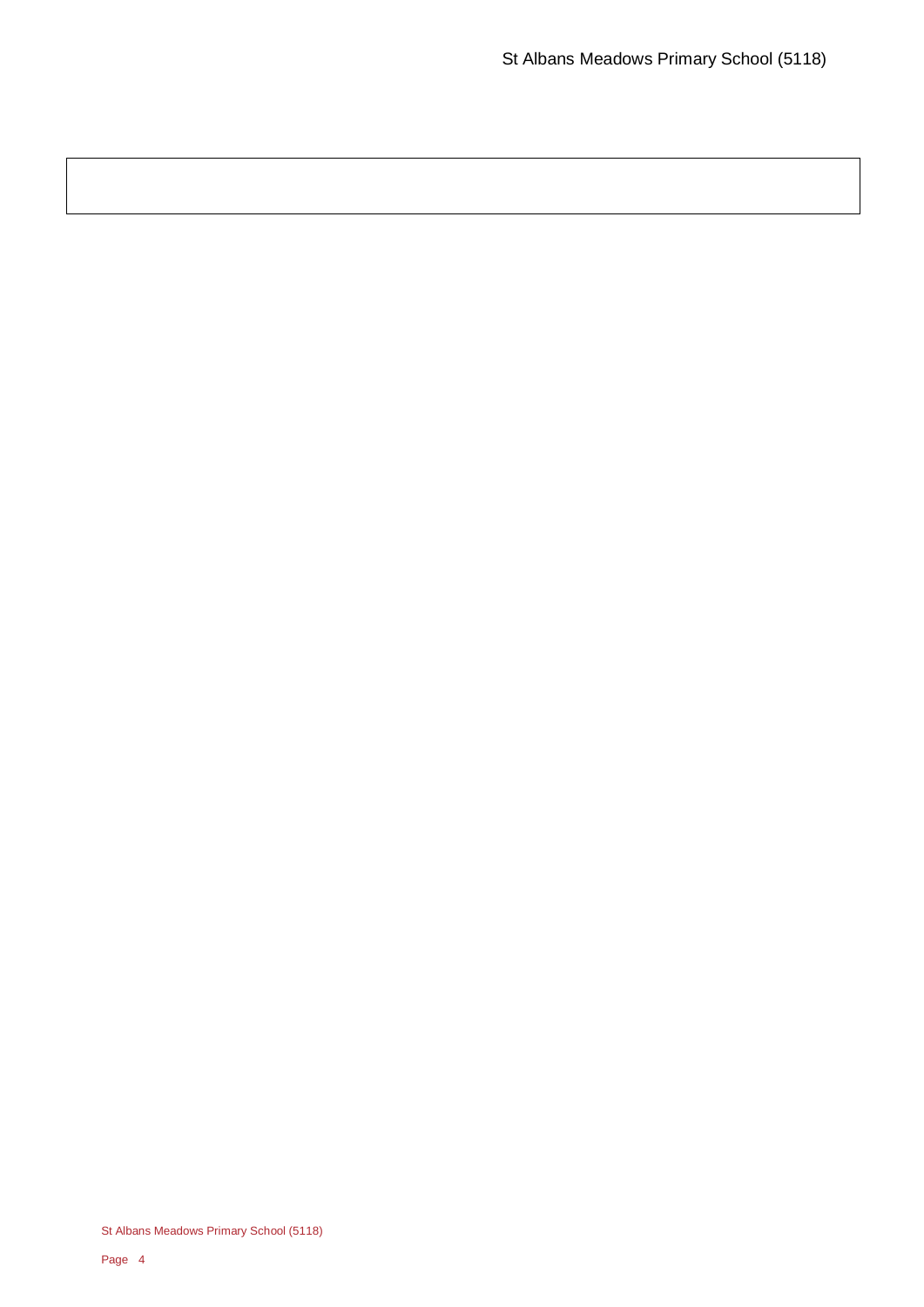

# **Performance Summary**

The Government School Performance Summary provides an overview of how this school is contributing to the objectives of the Education State and how it compares to other Victorian Government schools.

All schools work in partnership with their school community to improve outcomes for children and young people. Sharing this information with parents and the wider school community helps to support community engagement in student learning, a key priority of the Framework for Improving Student Outcomes.

Refer to the 'How to read the Annual Report' section for help on how to interpret this report.

### **SCHOOL PROFILE**

*Key: "Middle 60 percent low" to "middle 60 percent high" is the range of results for the middle 60 percent of Victorian Government primary school type.*

#### **Enrolment Profile**

A total of 455 students were enrolled at this school in 2018, 218 female and 237 male.

62 percent of students had English as an additional language and 2 percent were Aboriginal or Torres Strait Islander.

#### **Overall Socio-Economic Profile**

The overall school's socio-economic profile is based on the school's Student Family Occupation and Education index (SFOE) which takes into account parents' occupations and education.

Possible socio-economic band values are: Low, Low-Medium, Medium and High.

This school's socio-economic band value is: Low

#### **Parent Satisfaction Summary**

The percent endorsement by parents on their school satisfaction level as reported in the annual Parent Opinion Survey.

Percent endorsement indicates the percent of positive responses (agree or strongly agree) from parents who responded to the survey.

| Parent Satisfaction               | <b>School</b>  | <b>State Median</b> | Middle 60<br>percent low | Middle 60<br>percent high |
|-----------------------------------|----------------|---------------------|--------------------------|---------------------------|
|                                   | <b>Percent</b> | <b>Percent</b>      | <b>Percent</b>           | <b>Percent</b>            |
| Percent endorsement (latest year) | 83.3           | 85.1                | 78.3                     | 91.6                      |

#### **School Staff Survey**

The percent endorsement by staff on School Climate, as reported in the annual School Staff Survey.

Percent endorsement indicates the percent of positive responses (agree or strongly agree) from staff who responded to the survey.

Data is suppressed for schools with three or less respondents to the survey for confidentiality reasons.

| l  School Climate <sup>।</sup>    | <b>School</b>  | Middle 60<br><b>State Median</b><br>percent low |                | Middle 60<br>percent high |
|-----------------------------------|----------------|-------------------------------------------------|----------------|---------------------------|
|                                   | <b>Percent</b> | <b>Percent</b>                                  | <b>Percent</b> | <b>Percent</b>            |
| Percent endorsement (latest year) | 82.4           | 77.7                                            | 66.6           | 86.7                      |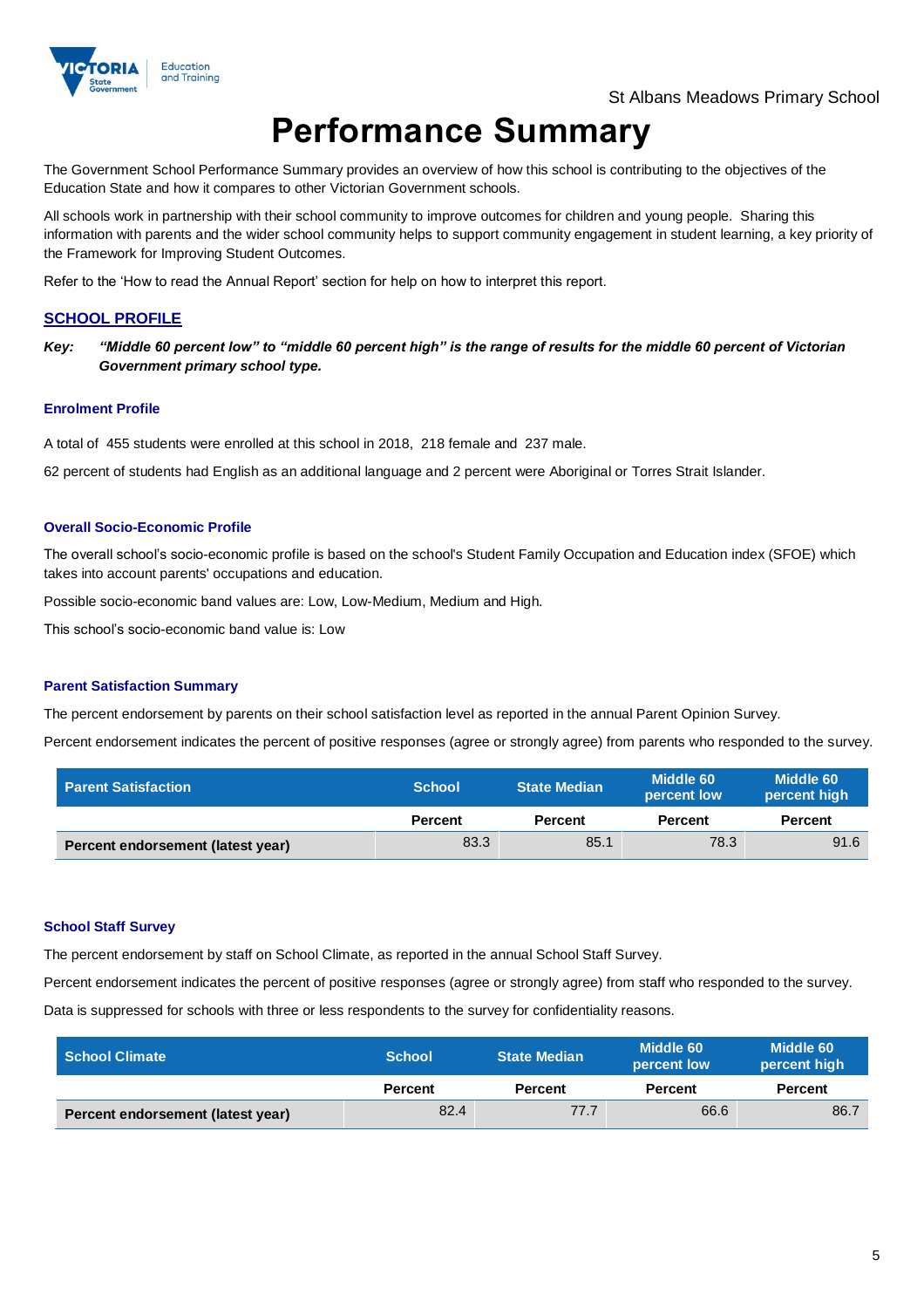

#### St Albans Meadows Primary School

*Key: "Middle 60 percent low" to "middle 60 percent high" is the range of results for the middle 60 percent of Victorian Government primary year levels.*

*"School Comparison" is a way of comparing school performance that takes into account the different student intake characteristics of each school. Possible School Comparison values are 'Lower' (lower than expected), 'Similar' (as expected) or 'Higher' (higher than expected).*

# **ACHIEVEMENT**

#### **Teacher Judgement of student achievement**

Percentage of students in year levels Prep to 6 working at or above age expected standards in:

- English
	- **Mathematics**

| Teacher Judgments at or above age expected<br>standards (latest year) | <b>School</b>  | <b>State</b><br><b>Median</b> | Middle 60<br>percent low | <b>Middle 60</b><br>percent<br>high | <b>School</b><br><b>Comparison</b> |
|-----------------------------------------------------------------------|----------------|-------------------------------|--------------------------|-------------------------------------|------------------------------------|
| <b>Domain</b>                                                         | <b>Percent</b> | <b>Percent</b>                | <b>Percent</b>           | <b>Percent</b>                      |                                    |
| English                                                               | 93.1           | 90.1                          | 82.6                     | 95.3                                | Higher                             |
| <b>Mathematics</b>                                                    | 92.6           | 91.1                          | 84.0                     | 96.4                                | Higher                             |

# **NAPLAN Year 3 and Year 5**

The percentage of students in the top three bands of testing in NAPLAN at year levels 3 and 5.

Year 3 assessments are reported on a scale from Bands 1 to 6.

Year 5 assessments are reported on a scale from Bands 3 to 8.

| NAPLAN top 3 bands<br>(latest year) |                        | <b>School</b>  | <b>State</b><br><b>Median</b> | Middle 60<br>percent<br>low | <b>Middle 60</b><br>percent<br>high | <b>School</b><br><b>Comparison</b> |
|-------------------------------------|------------------------|----------------|-------------------------------|-----------------------------|-------------------------------------|------------------------------------|
| Year Level                          | Domain - measure       | <b>Percent</b> | <b>Percent</b>                | <b>Percent</b>              | <b>Percent</b>                      |                                    |
| Year <sub>3</sub>                   | Reading (latest year)  | 72.1           | 76.5                          | 62.0                        | 89.2                                | Higher                             |
| Year 3                              | Numeracy (latest year) | 71.0           | 72.5                          | 53.6                        | 87.5                                | Higher                             |
| Year <sub>5</sub>                   | Reading (latest year)  | 57.8           | 64.9                          | 48.8                        | 80.0                                | Similar                            |
| Year 5                              | Numeracy (latest year) | 60.9           | 55.6                          | 37.0                        | 75.0                                | Similar                            |

| <b>NAPLAN top 3 bands</b><br>(4 year average) |                           | <b>School</b>  | <b>State</b><br><b>Median</b> | Middle 60<br>percent<br>low | Middle 60<br>percent<br>high | <b>School</b><br><b>Comparison</b> |
|-----------------------------------------------|---------------------------|----------------|-------------------------------|-----------------------------|------------------------------|------------------------------------|
| <b>Year Level</b>                             | Domain - measure          | <b>Percent</b> | <b>Percent</b>                | <b>Percent</b>              | <b>Percent</b>               |                                    |
| Year <sub>3</sub>                             | Reading (4 year average)  | 69.9           | 71.4                          | 57.6                        | 83.6                         | Higher                             |
| Year 3                                        | Numeracy (4 year average) | 67.2           | 65.7                          | 51.2                        | 80.0                         | Higher                             |
| Year <sub>5</sub>                             | Reading (4 year average)  | 52.5           | 61.2                          | 47.0                        | 75.5                         | Similar                            |
| Year 5                                        | Numeracy (4 year average) | 56.7           | 54.8                          | 39.2                        | 71.4                         | Similar                            |

#### **NAPLAN Learning Gain**

Learning gain of students from year levels 3 to 5 in the following domains; Reading, Numeracy, Writing, Spelling and Grammar and Punctuation.

NAPLAN learning gain is determined by comparing a student's current year result to the results of all 'similar' Victorian students (i.e. students in all sectors in the same year level who had the same score two years prior). If the student's gain is in the top 25 percent of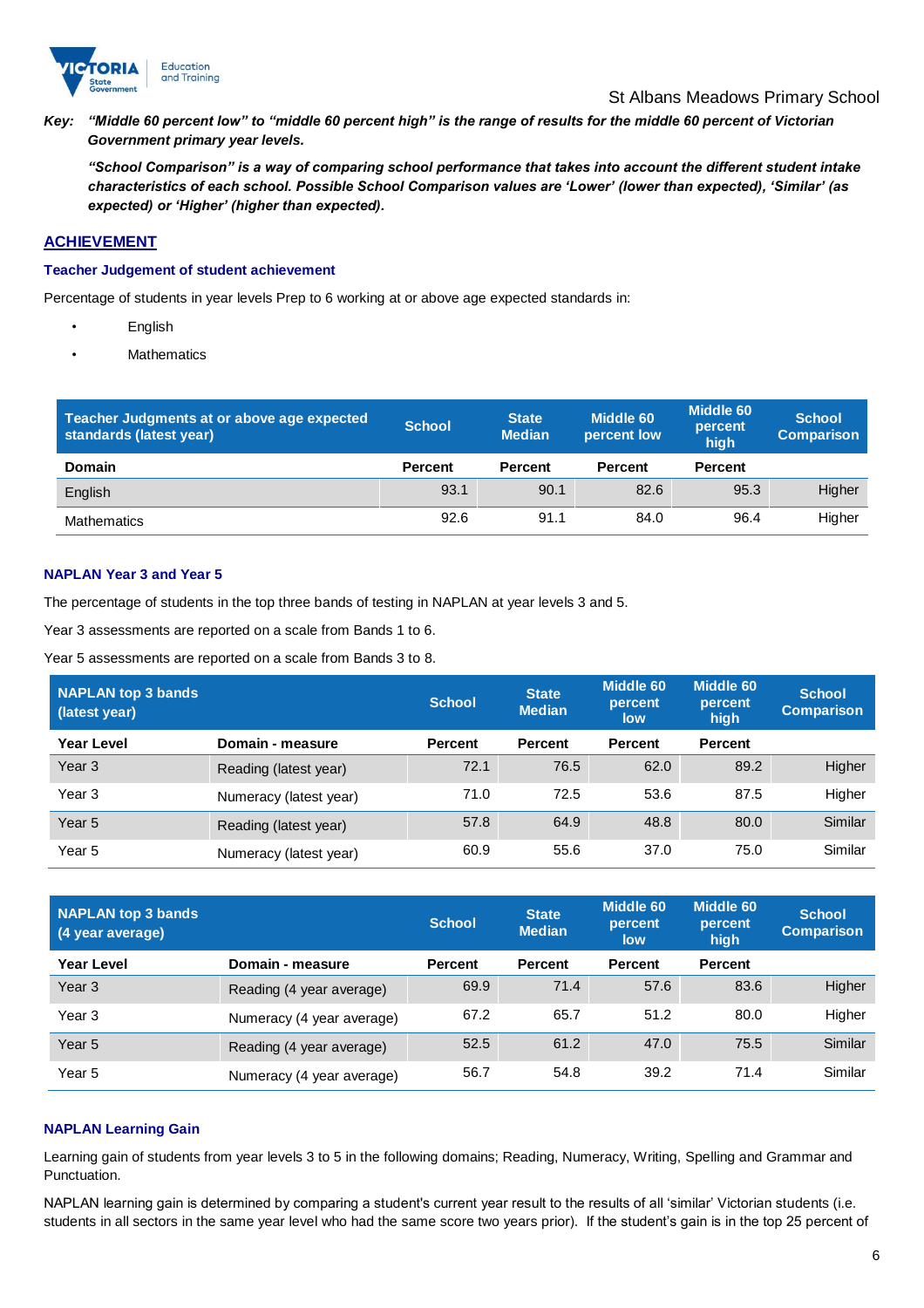

# St Albans Meadows Primary School

their cohort, their gain level is categorised as 'High'. If their gain is in the bottom 25 percent of their cohort, their gain level is 'Low', and for the remaining 50 percent of gains the gain level is categorised as 'Medium'.

The table below displays the percentage of students in each of the Learning Gain levels in this school for each NAPLAN domain.

| <b>NAPLAN Learning Gain</b>    | <b>Low Growth</b> | <b>Medium Growth</b> | <b>High Growth</b> |
|--------------------------------|-------------------|----------------------|--------------------|
| <b>Domain</b>                  | Percent           | Percent              | <b>Percent</b>     |
| Reading                        | 35.2              | 42.6                 | 22.2               |
| Numeracy                       | 31.5              | 44.4                 | 24.1               |
| Writing                        | 21.2              | 57.7                 | 21.2               |
| Spelling                       | 15.4              | 50.0                 | 34.6               |
| <b>Grammar and Punctuation</b> | 21.2              | 51.9                 | 26.9               |

## **ENGAGEMENT**

#### **Average Number of Student Absence Days**

Absence from school can impact on students' learning. A school comparison rating of 'Higher' indicates this school records less absences than expected, given the background characteristics of students. A rating of 'Lower' indicates this school records more absences than expected.

Common reasons for non-attendance include illness and extended family holidays.

| Average number of absence days                  | <b>School</b> | <b>State</b><br><b>Median</b> | Middle 60<br>percent<br>low | <b>Middle 60</b><br>percent<br>high | <b>School</b><br><b>Comparison</b> |
|-------------------------------------------------|---------------|-------------------------------|-----------------------------|-------------------------------------|------------------------------------|
|                                                 | <b>Number</b> | <b>Number</b>                 | <b>Number</b>               | <b>Number</b>                       |                                    |
| Average number of absence days (latest year)    | 14.1          | 15.1                          | 12.9                        | 18.1                                | Higher                             |
| Average number of absence days (4 year average) | 15.8          | 15.2                          | 13.2                        | 17.8                                | Similar                            |

#### **Attendance Rate**

Average 2018 attendance rate by year level:

| <b>Year Level</b>             | <b>Prep</b>    | Year 1         | <b>Year 2</b>  | Year 3         | Year 4         | Year 5         | Year 6' |
|-------------------------------|----------------|----------------|----------------|----------------|----------------|----------------|---------|
|                               | <b>Percent</b> | <b>Percent</b> | <b>Percent</b> | <b>Percent</b> | <b>Percent</b> | <b>Percent</b> | Percent |
| Attendance Rate (latest year) | 91             | 91             | 93             | 94             | 94             | 94             | 94      |

# **WELLBEING**

#### **Student Attitudes to School – Sense of Connectedness**

The percent endorsement on Sense of Connectedness factor, as reported in the Attitudes to School Survey completed annually by Victorian Government school students in year levels 4 to 6.

Percent endorsement indicates the percent of positive responses (agree or strongly agree).

| <b>Sense of Connectedness</b>        | <b>School</b>  | <b>State</b><br><b>Median</b> | Middle 60<br>percent low | Middle 60<br>percent high | <b>School</b><br><b>Comparison</b> |
|--------------------------------------|----------------|-------------------------------|--------------------------|---------------------------|------------------------------------|
|                                      | <b>Percent</b> | <b>Percent</b>                | <b>Percent</b>           | <b>Percent</b>            |                                    |
| Percent endorsement (latest year)    | 89.9           | 81.1                          | 72.6                     | 89.0                      | Similar                            |
| Percent endorsement (2 year average) | 88.0           | 81.7                          | 73.8                     | 88.7                      | Similar                            |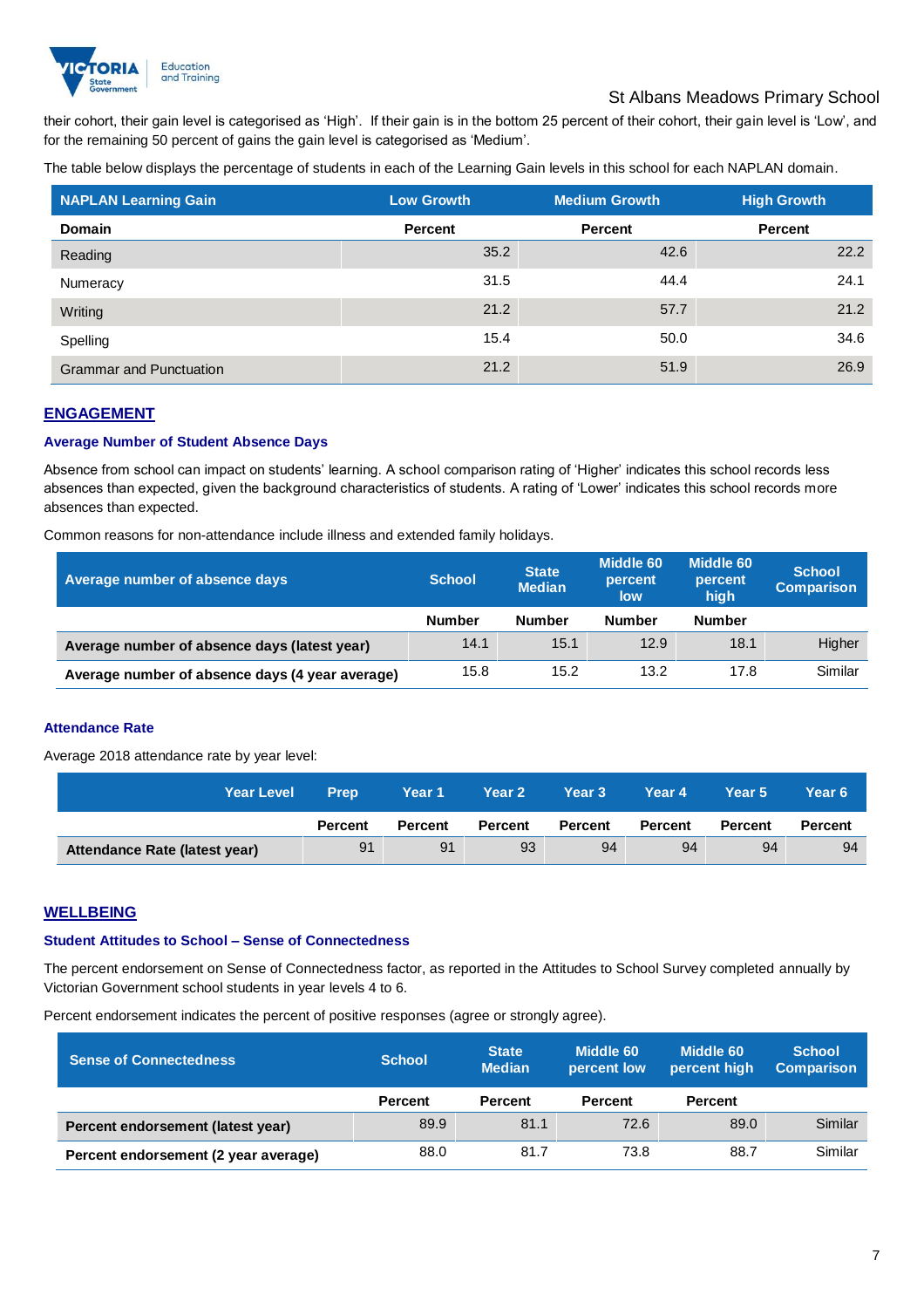

## **Student Attitudes to School – Management of Bullying**

The percent endorsement on Management of Bullying factor, as reported in the Attitudes to School Survey completed annually by Victorian Government school students in year levels 4 to 6.

Percent endorsement indicates the percent of positive responses (agree or strongly agree).

| <b>Management of Bullying</b>        | <b>School</b>  | <b>State</b><br><b>Median</b> | Middle 60<br>percent low | Middle 60<br>percent high | <b>School</b><br><b>Comparison</b> |
|--------------------------------------|----------------|-------------------------------|--------------------------|---------------------------|------------------------------------|
|                                      | <b>Percent</b> | <b>Percent</b>                | <b>Percent</b>           | <b>Percent</b>            |                                    |
| Percent endorsement (latest year)    | 94.4           | 81.2                          | 72.2                     | 90.3                      | Higher                             |
| Percent endorsement (2 year average) | 90.7           | 81.8                          | 73.7                     | 89.7                      | Similar                            |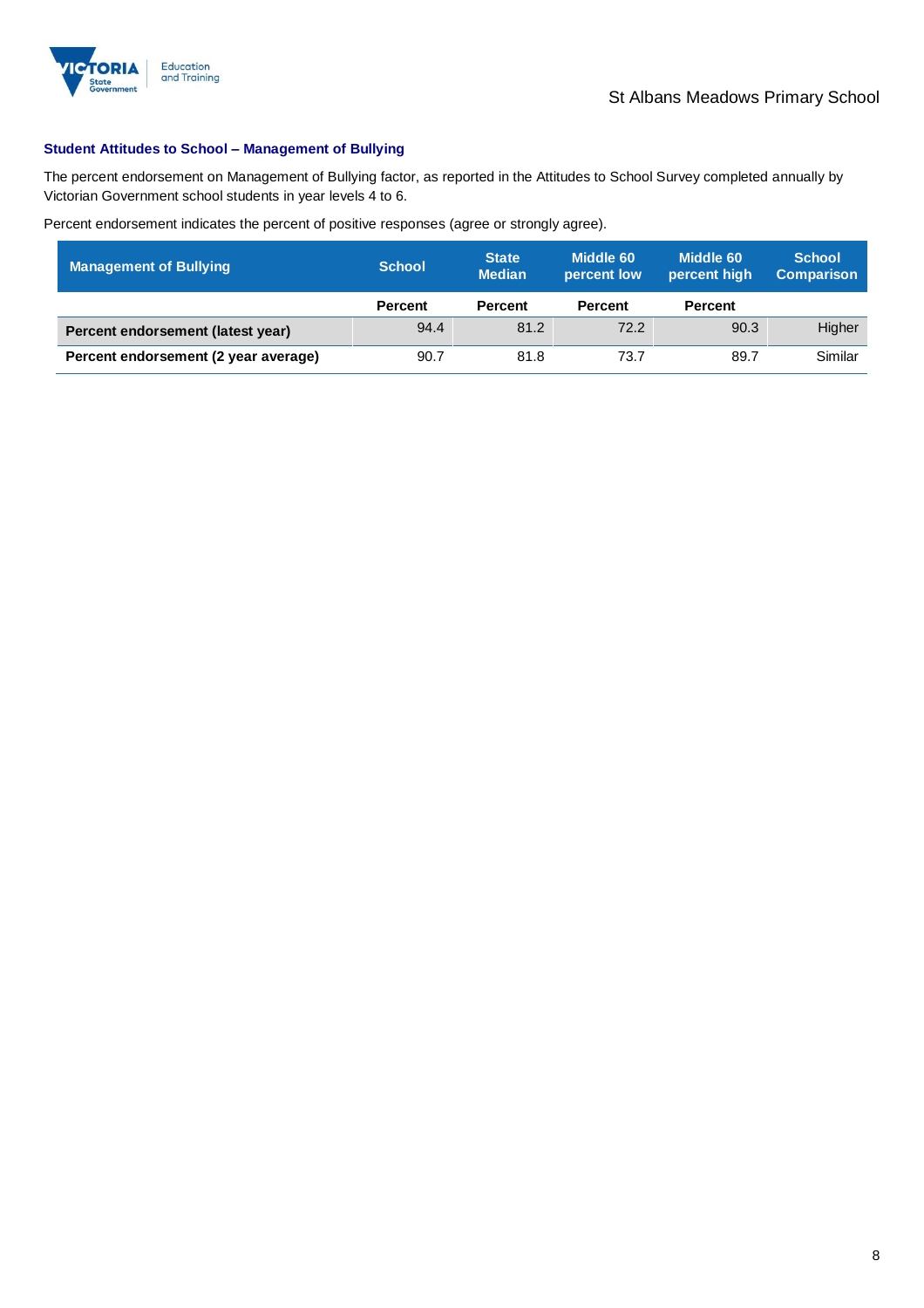

# **Financial Performance and Position**

# **FINANCIAL PERFORMANCE - OPERATING STATEMENT SUMMARY FOR THE YEAR ENDING 31 DECEMBER,**

**2018**

| Revenue                                             | Actual      |
|-----------------------------------------------------|-------------|
| <b>Student Resource Package</b>                     | \$4,478,788 |
| Government Provided DET Grants                      | \$647,368   |
| Government Grants Commonwealth                      | \$0         |
| Government Grants State                             | (\$87)      |
| Revenue Other                                       | \$7,585     |
| <b>Locally Raised Funds</b>                         | \$343,824   |
| <b>Total Operating Revenue</b>                      | \$5,477,477 |
|                                                     |             |
| Equity <sup>1</sup>                                 | Actual      |
| Equity (Social Disadvantage)                        | \$587,637   |
| Equity (Catch Up)                                   | \$0         |
| <b>Transition Funding</b>                           | \$0         |
| Equity (Social Disadvantage – Extraordinary Growth) | \$0         |
| <b>Equity Total</b>                                 | \$587,637   |
|                                                     |             |
|                                                     |             |
| Expenditure                                         | Actual      |
| Student Resource Package <sup>2</sup>               | \$4,397,964 |
| Adjustments                                         | \$0         |
| <b>Books &amp; Publications</b>                     | \$12,364    |
| <b>Communication Costs</b>                          | \$23,355    |
| Consumables                                         | \$76,687    |
| Miscellaneous Expense <sup>3</sup>                  | \$244,285   |
| <b>Professional Development</b>                     | \$15,316    |
| <b>Property and Equipment Services</b>              | \$169,692   |
| Salaries & Allowances <sup>4</sup>                  | \$366,131   |
| Trading & Fundraising                               | \$69,961    |
| <b>Travel &amp; Subsistence</b>                     | \$21,345    |
| <b>Utilities</b>                                    | \$41,524    |
| <b>Total Operating Expenditure</b>                  | \$5,438,623 |
| <b>Net Operating Surplus/-Deficit</b>               | \$38,853    |

# **FINANCIAL POSITION AS AT 31 DECEMBER, 2018**

| <b>Funds available</b>               | Actual   |
|--------------------------------------|----------|
| <b>High Yield Investment Account</b> | \$55,295 |
| <b>Official Account</b>              | \$22.082 |
| <b>Other Accounts</b>                | \$0      |
| <b>Total Funds Available</b>         | \$77.377 |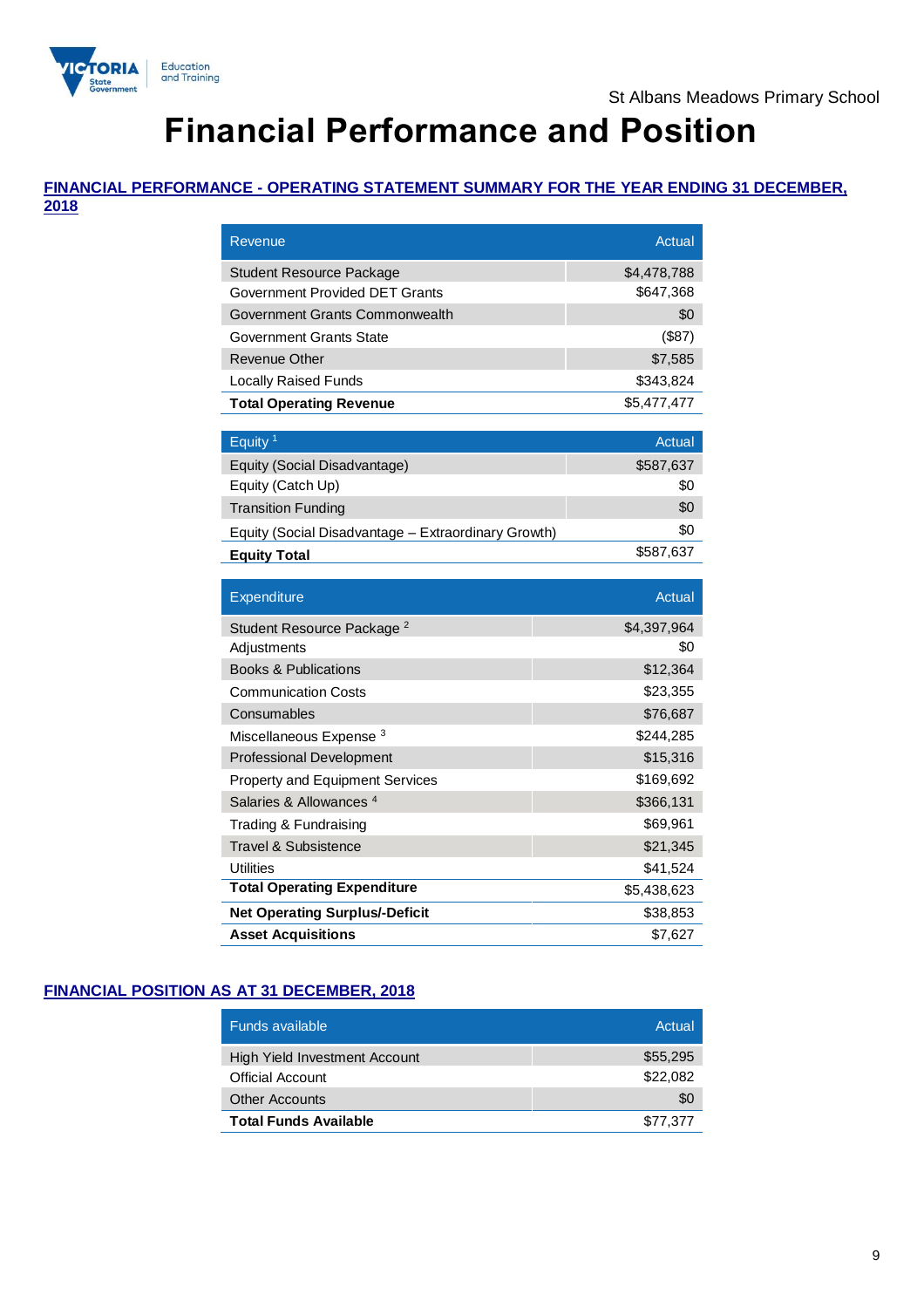

| <b>Financial Commitments</b>                    | Actual    |
|-------------------------------------------------|-----------|
| <b>Operating Reserve</b>                        | \$77,377  |
| <b>Other Recurrent Expenditure</b>              | \$24,954  |
| <b>Provision Accounts</b>                       | \$15,210  |
| <b>Funds Received in Advance</b>                | \$0       |
| <b>School Based Programs</b>                    | \$0       |
| Beneficiary/Memorial Accounts                   | \$0       |
| Cooperative Bank Account                        | \$0       |
| <b>Funds for Committees/Shared Arrangements</b> | \$0       |
| Repayable to the Department                     | \$0       |
| Asset/Equipment Replacement < 12 months         | \$0       |
| Capital - Buildings/Grounds < 12 months         | \$0       |
| Maintenance - Buildings/Grounds < 12 months     | \$0       |
| Asset/Equipment Replacement > 12 months         | \$0       |
| Capital - Buildings/Grounds > 12 months         | \$0       |
| Maintenance - Buildings/Grounds > 12 months     | \$0       |
| <b>Total Financial Commitments</b>              | \$117,541 |

- 1. The equity funding reported above is a subset of the overall revenue reported by the school.
- 2. Student Resource Package Expenditure figures are as of 04 Mar 2019 and are subject to change during the reconciliation process.
- 3. Misc Expenses may include bank charges, health and personal development, administration charges, camp/excursion costs and taxation charges.
- 4. Salaries and Allowances refers to school-level payroll.

*All funds received from the Department, or raised by the school, have been expended, or committed to subsequent years, to support the achievement of educational outcomes and other operational needs of the school, consistent with Department policies, School Council approvals and the intent/purposes for which funding was provided or raised.*